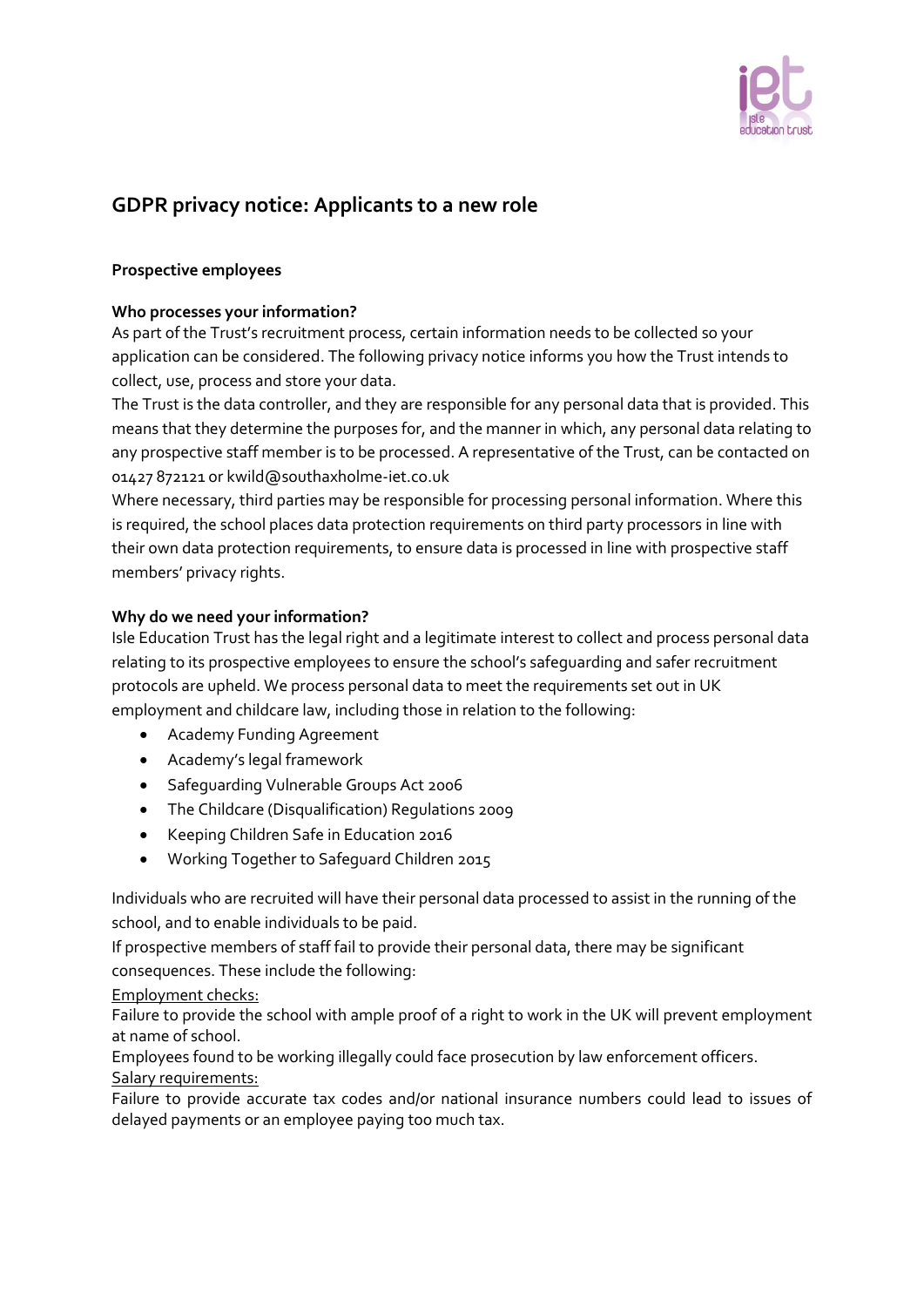## **For which purposes are your personal data processed?**

In accordance with the above, personal data pertaining to prospective members of staff is used for the following reasons:

- Contractual requirements
- Employment checks, e.g. right to work in the UK
- Salary requirements

# **Which data is collected?**

The personal data the school will collect from the prospective members of staff includes the following:

- Name
- Phone number
- Address
- Work history for example, previous employers and positions
- Compensation for example, basic salary or benefits
- Education and work history including professional qualifications and skills
- References, including regulated references where necessary
- Nationality, visa, proof of right to work permit information including passport, driving licence, National Insurance numbers
- Photographs and images from recorded assessments
- Results of Pre-employment screening checks for example, credit history, criminal records checks where permitted under local law)
- Characteristics such as ethnic group
- Remuneration details
- Qualifications
- Absence information

The collection of personal information will benefit both the DfE and LA by:

- Improving the management of workforce data across the sector.
- Enabling the development of a comprehensive picture of the workforce and how it is deployed.
- Informing the development of recruitment and retention policies.
- Allowing better financial modelling and planning.
- Enabling ethnicity and disability monitoring.
- Supporting the work of the school teachers' review body.

# **Will your personal data be sought from third parties?**

Personal data is only sought from the data subject. No third parties will be contacted to obtain personal data pertaining to prospective members of staff without the data subject's consent. Prospective staff members' personal data may be obtained and processed from third parties where the law requires the school to do so, e.g. medical records from a GP. The categories of data obtained and processed from third parties include:

- DBS checks
- References
- Right to work information
- Medical details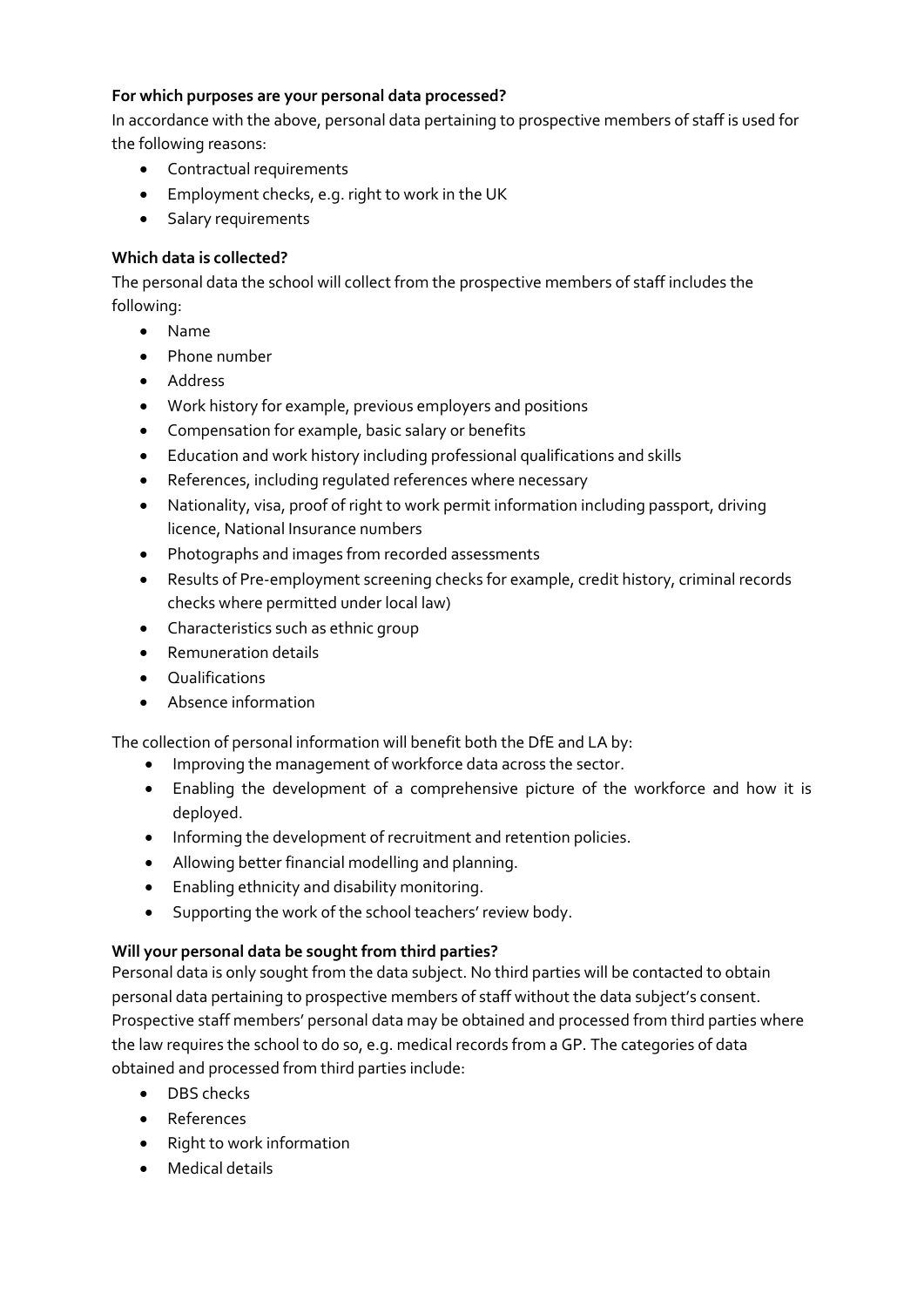Where data is obtained from third parties, the personal data originates from the following sources:

- References provided by the candidate/data subject
- Disclosure & Barring Service
- **•** Independent Occupational Health Provider

### **How is your information shared?**

Isle Education Trust will not share your personal information with any third parties without your consent, unless the law allows us to do so.

We are required, by law, to pass on some personal information to our LA and the DfE. This information is used so that relevant pre-employment checks can be made. This information can be found on certain documentation for example your passport.

# **How long is your data retained for?**

Personal data is retained in line with Isle Education Trust's Data Retention Policy.

Personal information may be retained for varying periods of time depending on the nature of the information; you will be informed on how long your data will be obtained by the Trust. Data will only be retained for as long as is necessary to fulfil the purposes for which it was processed, and will not be retained indefinitely if there is no such reason for it to be.

Once your data has served its purpose it will be disposed of in line with the procedure outlined in the policy.

If you require further information regarding retention of data, and the periods for which your personal data is held for, please see our website.

# **What are your rights?**

As the data subject, you have specific rights to the processing of your data.

You have a legal right to:

- Request access to the personal data that Isle Education Trust holds.
- Request that your personal data is amended.
- Request that your personal data is erased.
- Request that the processing of your data is restricted.
- Request to obtain and reuse your personal data for your own purposes across different services.
- Object to your consent being obtained.
- Request that your personal data is collected using automated processing.

Where the processing of your data is based on your explicit consent, you have the right to withdraw this consent at any time. This will not affect any personal data that has been processed prior to withdrawing consent. You can withdraw consent by emailing kwild@southaxholme-iet.co.uk

You also have the right to lodge a complaint with the ICO in relation to how Isle Education Trust processes your personal data. If you wish to make a complaint to the ICO, you can do so on the ICO's website or call their helpline on 0303 123 1113.